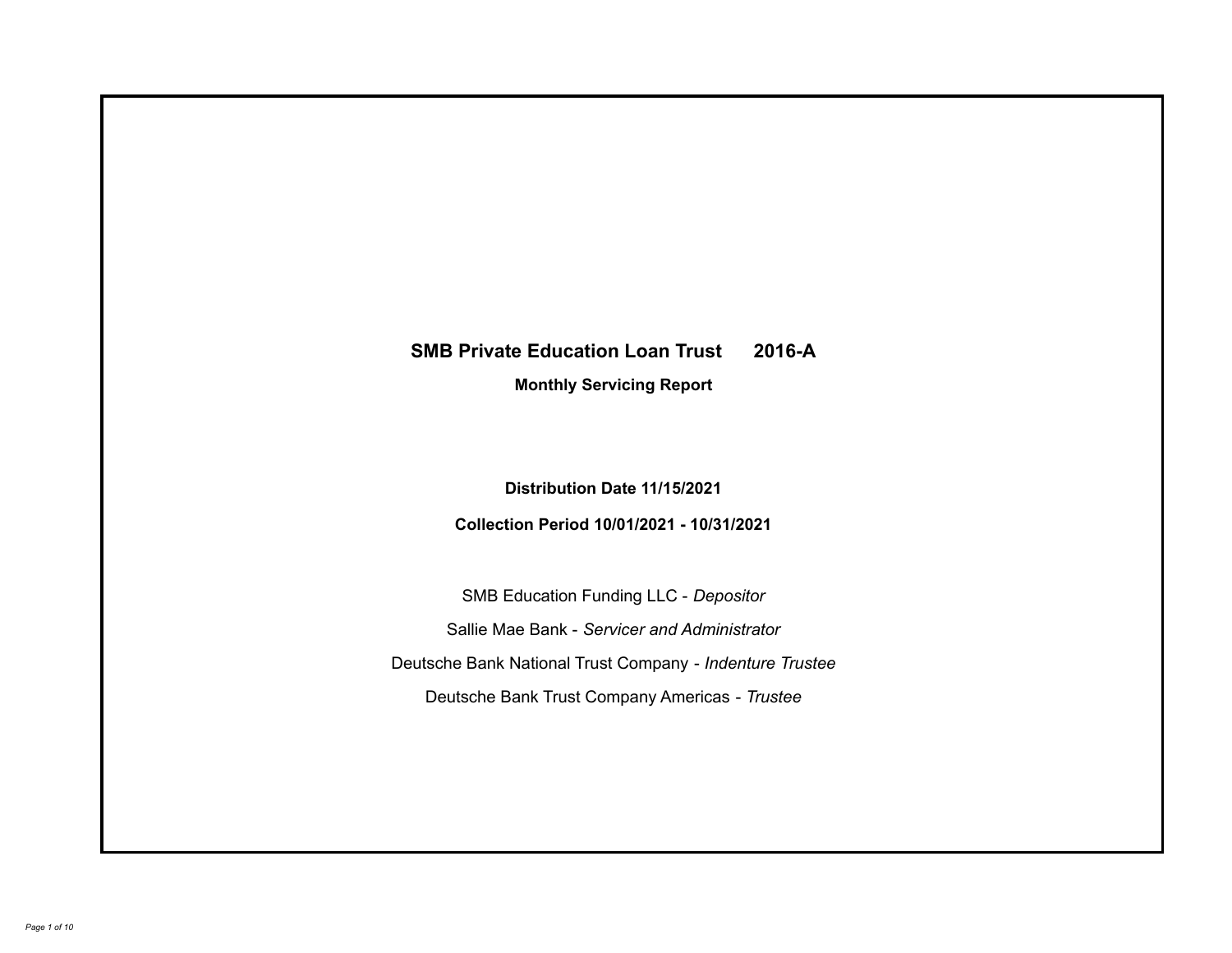A

| Α           | <b>Student Loan Portfolio Characteristics</b>   |                   | <b>Settlement Date</b><br>05/26/2016 | 09/30/2021       | 10/31/2021       |
|-------------|-------------------------------------------------|-------------------|--------------------------------------|------------------|------------------|
|             | <b>Principal Balance</b>                        |                   | \$585,861,635.84                     | \$241,097,732.99 | \$237,067,466.52 |
|             | Interest to be Capitalized Balance              |                   | 32,367,510.93                        | 9,000,482.81     | 8,505,780.76     |
|             | Pool Balance                                    |                   | \$618,229,146.77                     | \$250,098,215.80 | \$245,573,247.28 |
|             |                                                 |                   |                                      |                  |                  |
|             | Weighted Average Coupon (WAC)                   |                   | 8.16%<br>134.18                      | 7.72%<br>126.37  | 7.73%<br>126.33  |
|             | Weighted Average Remaining Term                 |                   | 53,959                               | 22,598           | 22,147           |
|             | Number of Loans<br>Number of Borrowers          |                   | 52,283                               | 21,798           | 21,369           |
|             | Pool Factor                                     |                   |                                      | 0.404539671      | 0.397220430      |
|             | Since Issued Total Constant Prepayment Rate (1) |                   |                                      | 9.59%            | 9.55%            |
| В           | <b>Debt Securities</b>                          | <b>Cusip/Isin</b> | 10/15/2021                           |                  | 11/15/2021       |
|             | A <sub>2</sub> A                                | 78449FAB7         | \$77,457,351.50                      |                  | \$75,495,674.81  |
|             | A <sub>2</sub> B                                | 78449FAC5         | \$47,611,399.56                      |                  | \$46,405,598.29  |
|             | В                                               | 78449FAD3         | \$50,000,000.00                      |                  | \$50,000,000.00  |
|             |                                                 |                   |                                      |                  |                  |
| $\mathsf C$ | <b>Certificates</b>                             | <b>Cusip/Isin</b> | 10/15/2021                           |                  | 11/15/2021       |
|             | Residual                                        | 78449F101         | \$100,000.00                         |                  | \$100,000.00     |
|             |                                                 |                   |                                      |                  |                  |
| D           | <b>Account Balances</b>                         |                   | 10/15/2021                           |                  | 11/15/2021       |
|             | Reserve Account Balance                         |                   | \$1,557,854.00                       |                  | \$1,557,854.00   |
|             |                                                 |                   |                                      |                  |                  |
|             |                                                 |                   | $1011 - 10001$                       |                  | $1111 - 10001$   |

| E. | <b>Asset / Liability</b>               | 10/15/2021      | 11/15/2021      |
|----|----------------------------------------|-----------------|-----------------|
|    | Overcollateralization Percentage       | 30.00%          | 30.00%          |
|    | Specified Overcollateralization Amount | \$75.029.464.74 | \$73,671,974.18 |
|    | Actual Overcollateralization Amount    | \$75,029,464.74 | \$73,671,974.18 |

(1) For additional information, see 'Since Issued CPR Methodology' found in section VIII of this report .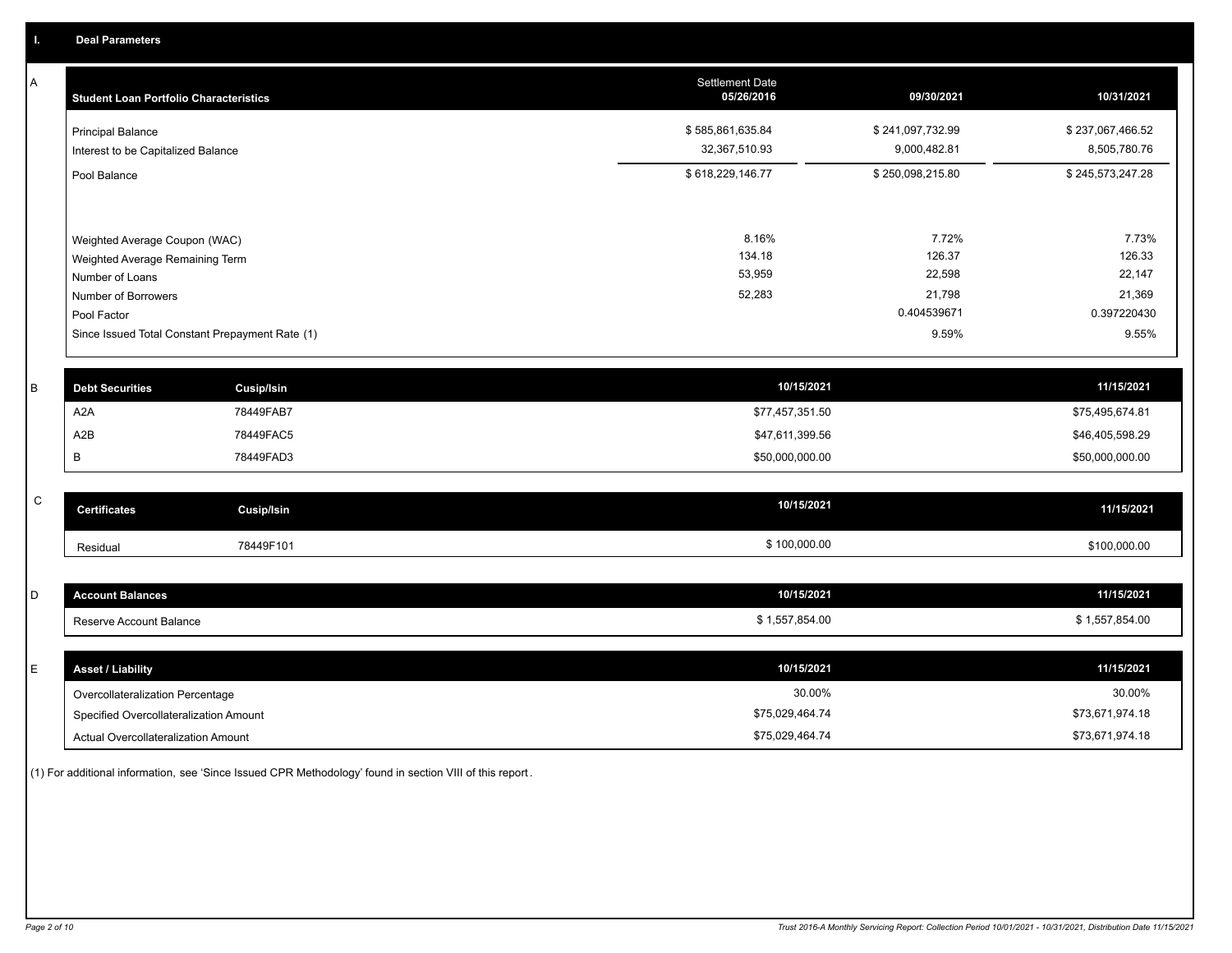# **II. 2016-A Trust Activity 10/01/2021 through 10/31/2021**

# **Total Principal Receipts \$ 4,378,414.14**  Other Principal Deposits 58,870.35 Servicer Principal Reimbursement 0.00 Seller Principal Reimbursement 0.00 Borrower Principal 4,319,543.79 A **Student Loan Principal Receipts**

## B **Student Loan Interest Receipts**

| <b>Total Interest Receipts</b>  | \$1,274,642.39 |
|---------------------------------|----------------|
| Other Interest Deposits         | 313.59         |
| Servicer Interest Reimbursement | 0.00           |
| Seller Interest Reimbursement   | 0.00           |
| Borrower Interest               | 1,274,328.80   |

| C       | <b>Recoveries on Realized Losses</b>                             | \$65,030.44    |
|---------|------------------------------------------------------------------|----------------|
| D       | <b>Investment Income</b>                                         | \$152.15       |
| Е       | <b>Funds Borrowed from Next Collection Period</b>                | \$0.00         |
| F       | Funds Repaid from Prior Collection Period                        | \$0.00         |
| G       | Loan Sale or Purchase Proceeds                                   | \$0.00         |
| Н       | <b>Initial Deposits to Distribution Account</b>                  | \$0.00         |
|         | <b>Excess Transferred from Other Accounts</b>                    | \$0.00         |
| J       | <b>Borrower Benefit Reimbursements</b>                           | \$0.00         |
| K       | <b>Other Deposits</b>                                            | \$0.00         |
| L       | <b>Other Fees Collected</b>                                      | \$0.00         |
| м       | <b>AVAILABLE FUNDS</b>                                           | \$5,718,239.12 |
| N       | Non-Cash Principal Activity During Collection Period             | \$348,147.67   |
| $\circ$ | Aggregate Purchased Amounts by the Depositor, Servicer or Seller | \$59,183.94    |
| P       | Aggregate Loan Substitutions                                     | \$0.00         |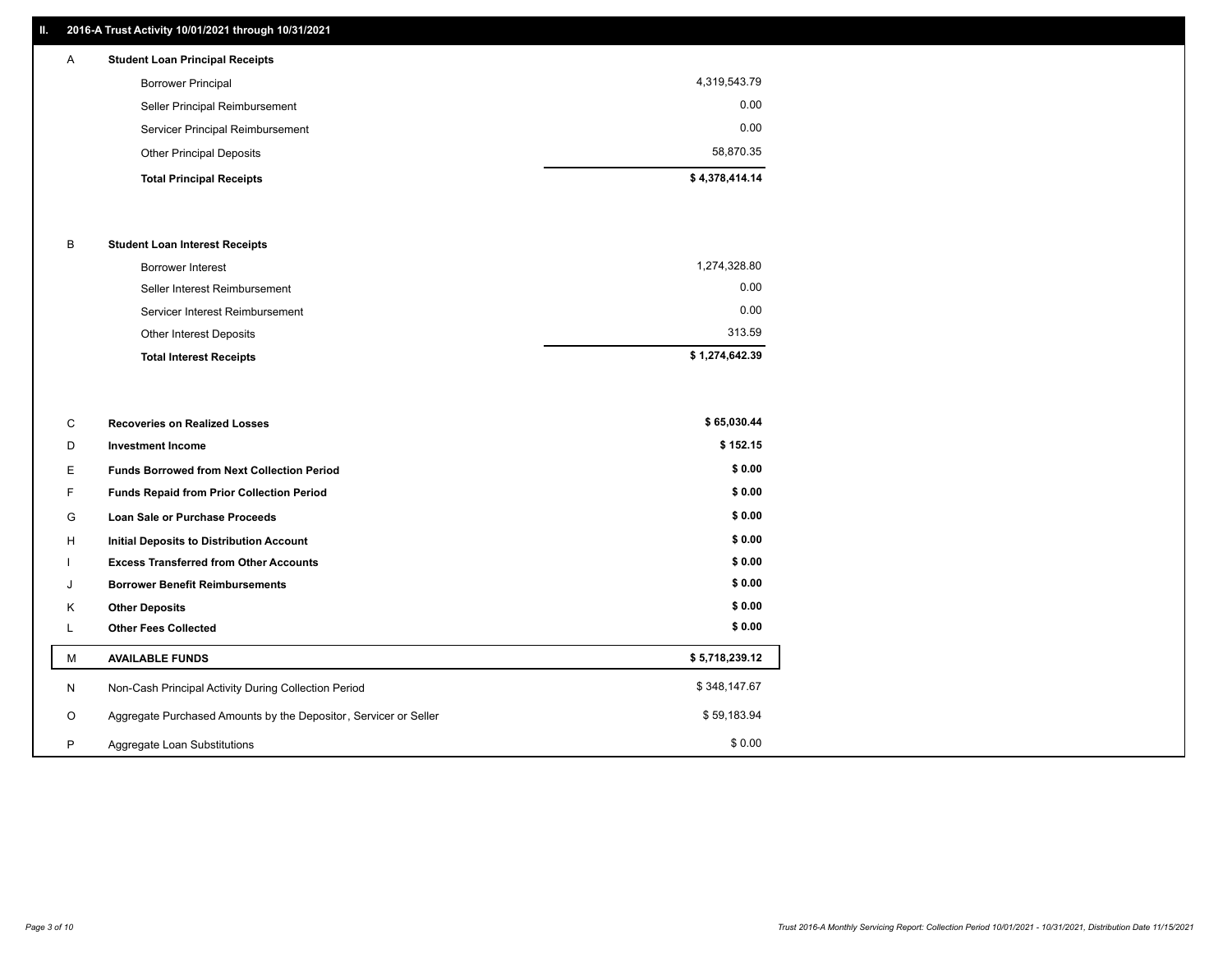|                   | <b>Loans by Repayment Status</b> |                          |            |                                                           |                |                            |                   |         |                                                           |                |                            |
|-------------------|----------------------------------|--------------------------|------------|-----------------------------------------------------------|----------------|----------------------------|-------------------|---------|-----------------------------------------------------------|----------------|----------------------------|
|                   |                                  |                          | 10/31/2021 |                                                           |                | 09/30/2021                 |                   |         |                                                           |                |                            |
|                   |                                  | <b>Wtd Avg</b><br>Coupon | # Loans    | Principal and<br><b>Interest Accrued</b><br>to Capitalize | % of Principal | % of Loans in<br>Repay (1) | Wtd Avg<br>Coupon | # Loans | Principal and<br><b>Interest Accrued</b><br>to Capitalize | % of Principal | % of Loans in<br>Repay (1) |
| INTERIM:          | IN SCHOOL                        | 8.79%                    | 329        | \$5,658,175.16                                            | 2.304%         | $-$ %                      | 8.77%             | 370     | \$6,487,461.82                                            | 2.594%         | $-$ %                      |
|                   | GRACE                            | 8.81%                    | 241        | \$4,474,338.56                                            | 1.822%         | $-$ %                      | 8.86%             | 259     | \$4,735,729.86                                            | 1.894%         | $-$ %                      |
|                   | <b>DEFERMENT</b>                 | 8.48%                    | 1,508      | \$20,797,520.20                                           | 8.469%         | $-$ %                      | 8.52%             | 1,516   | \$21,075,288.28                                           | 8.427%         | $-$ %                      |
| <b>REPAYMENT:</b> | <b>CURRENT</b>                   | 7.60%                    | 19,115     | \$201,012,639.14                                          | 81.854%        | 93.650%                    | 7.57%             | 19,454  | \$203,344,051.91                                          | 81.306%        | 93.363%                    |
|                   | 30-59 DAYS DELINQUENT            | 8.04%                    | 341        | \$4,868,017.41                                            | 1.982%         | 2.268%                     | 8.05%             | 332     | \$4,631,045.49                                            | 1.852%         | 2.126%                     |
|                   | 60-89 DAYS DELINQUENT            | 7.77%                    | 136        | \$2,131,381.06                                            | 0.868%         | 0.993%                     | 7.90%             | 132     | \$2,426,670.66                                            | 0.970%         | 1.114%                     |
|                   | 90+ DAYS DELINQUENT              | 8.11%                    | 103        | \$1,784,551.99                                            | 0.727%         | 0.831%                     | 7.53%             | 88      | \$1,401,799.08                                            | 0.560%         | 0.644%                     |
|                   | <b>FORBEARANCE</b>               | 7.47%                    | 374        | \$4,846,623.76                                            | 1.974%         | 2.258%                     | 7.80%             | 447     | \$5,996,168.70                                            | 2.398%         | 2.753%                     |
| <b>TOTAL</b>      |                                  |                          | 22,147     | \$245,573,247.28                                          | 100.00%        | 100.00%                    |                   | 22,598  | \$250,098,215.80                                          | 100.00%        | 100.00%                    |

Percentages may not total 100% due to rounding \*

1 Loans classified in "Repayment" include any loan for which interim interest only, \$25 fixed payments or full principal and interest payments are due.

|                 |                                                                                                                              | <b>Loans by Borrower Status</b> |            |                                                           |                |                                |                          |         |                                                           |                |                                |
|-----------------|------------------------------------------------------------------------------------------------------------------------------|---------------------------------|------------|-----------------------------------------------------------|----------------|--------------------------------|--------------------------|---------|-----------------------------------------------------------|----------------|--------------------------------|
|                 |                                                                                                                              |                                 | 10/31/2021 |                                                           |                | 09/30/2021                     |                          |         |                                                           |                |                                |
|                 |                                                                                                                              | <b>Wtd Avg</b><br>Coupon        | # Loans    | Principal and<br><b>Interest Accrued</b><br>to Capitalize | % of Principal | % of Loans in<br>P&I Repay (2) | <b>Wtd Avg</b><br>Coupon | # Loans | Principal and<br><b>Interest Accrued</b><br>to Capitalize | % of Principal | % of Loans in<br>P&I Repay (2) |
| <b>INTERIM:</b> | IN SCHOOL                                                                                                                    | 8.55%                           | 596        | \$9,867,433.88                                            | 4.018%         | $-$ %                          | 8.54%                    | 671     | \$11,330,679.68                                           | 4.530%         | $-$ %                          |
|                 | <b>GRACE</b>                                                                                                                 | 8.35%                           | 438        | \$7,708,792.04                                            | 3.139%         | $-$ %                          | 8.40%                    | 477     | \$8,006,781.69                                            | 3.201%         | $-$ %                          |
|                 | <b>DEFERMENT</b>                                                                                                             | 8.15%                           | 2,802      | \$37,860,003.08                                           | 15.417%        | $-$ %                          | 8.20%                    | 2,827   | \$38,003,049.33                                           | 15.195%        | $-$ %                          |
| P&I REPAYMENT:  | <b>CURRENT</b>                                                                                                               | 7.57%                           | 17,375     | \$176,683,344.15                                          | 71.947%        | 92.924%                        | 7.53%                    | 17,636  | \$178,521,772.43                                          | 71.381%        | 92.615%                        |
|                 | 30-59 DAYS DELINQUENT                                                                                                        | 8.04%                           | 325        | \$4,715,621.16                                            | 1.920%         | 2.480%                         | 8.06%                    | 324     | \$4,568,729.75                                            | 1.827%         | 2.370%                         |
|                 | 60-89 DAYS DELINQUENT                                                                                                        | 7.77%                           | 135        | \$2,127,922.05                                            | 0.867%         | 1.119%                         | 7.86%                    | 129     | \$2,290,279.97                                            | 0.916%         | 1.188%                         |
|                 | 90+ DAYS DELINQUENT                                                                                                          | 8.10%                           | 102        | \$1,763,507.16                                            | 0.718%         | 0.927%                         | 7.51%                    | 87      | \$1,380,754.25                                            | 0.552%         | 0.716%                         |
|                 | <b>FORBEARANCE</b>                                                                                                           | 7.47%                           | 374        | \$4,846,623.76                                            | 1.974%         | 2.549%                         | 7.80%                    | 447     | \$5,996,168.70                                            | 2.398%         | 3.111%                         |
| <b>TOTAL</b>    |                                                                                                                              |                                 | 22,147     | \$245,573,247.28                                          | 100.00%        | 100.00%                        |                          | 22,598  | \$250,098,215.80                                          | 100.00%        | 100.00%                        |
|                 | Percentages may not total 100% due to rounding                                                                               |                                 |            |                                                           |                |                                |                          |         |                                                           |                |                                |
|                 | 2 Loans classified in "P&I Repayment" includes only those loans for which scheduled principal and interest payments are due. |                                 |            |                                                           |                |                                |                          |         |                                                           |                |                                |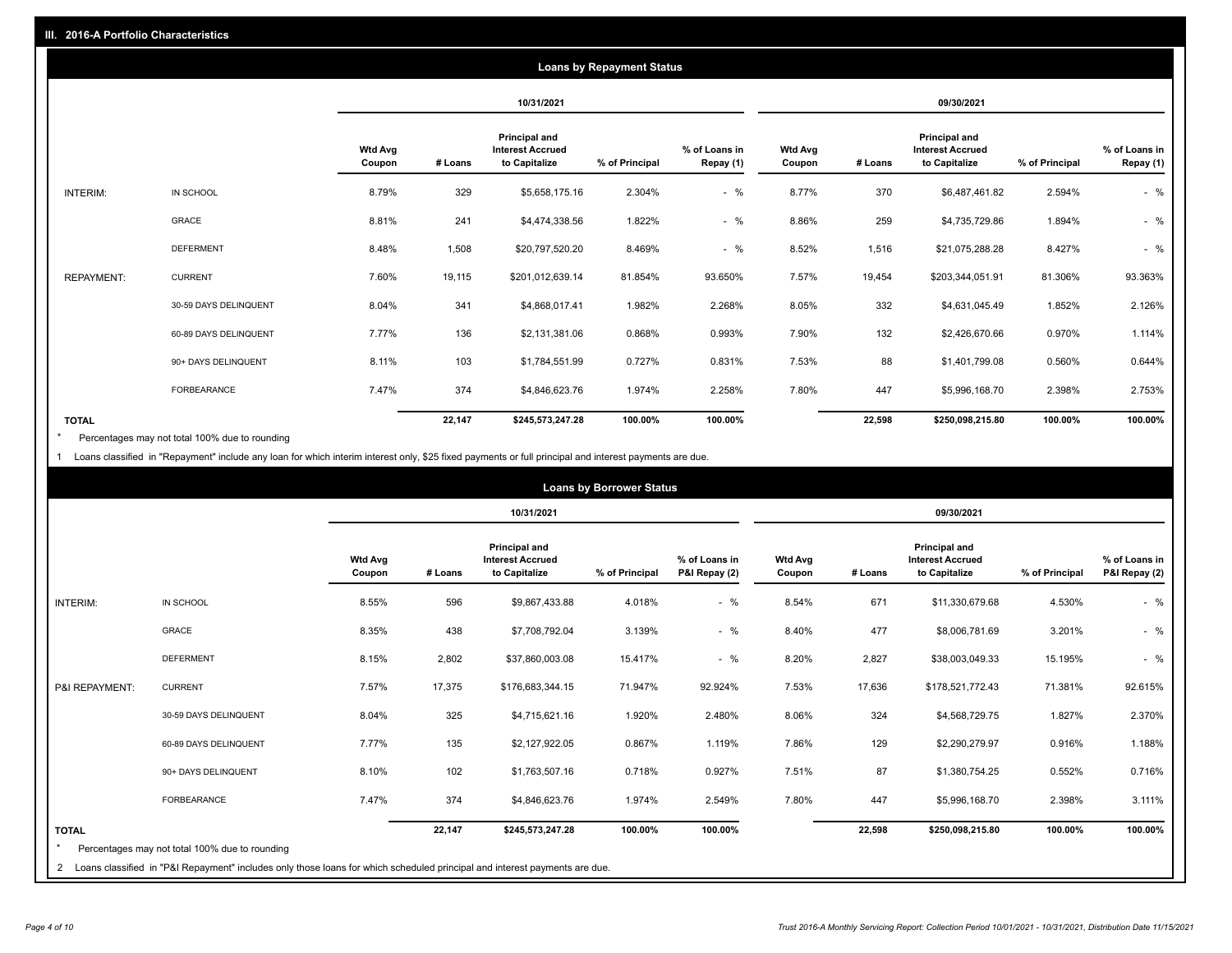|                                                                                        | 10/31/2021       | 9/30/2021        |  |
|----------------------------------------------------------------------------------------|------------------|------------------|--|
| Pool Balance                                                                           | \$245,573,247.28 | \$250,098,215.80 |  |
| Total # Loans                                                                          | 22,147           | 22,598           |  |
| Total # Borrowers                                                                      | 21,369           | 21,798           |  |
| Weighted Average Coupon                                                                | 7.73%            | 7.72%            |  |
| Weighted Average Remaining Term                                                        | 126.33           | 126.37           |  |
| Percent of Pool - Cosigned                                                             | 93.4%            | 93.4%            |  |
| Percent of Pool - Non Cosigned                                                         | 6.6%             | 6.6%             |  |
| Borrower Interest Accrued for Period                                                   | \$1,562,005.54   | \$1,537,705.58   |  |
| Outstanding Borrower Interest Accrued                                                  | \$10,746,486.64  | \$11,233,590.54  |  |
| Gross Principal Realized Loss - Periodic *                                             | \$389,728.33     | \$363,924.86     |  |
| Gross Principal Realized Loss - Cumulative *                                           | \$27,844,569.89  | \$27,454,841.56  |  |
| Recoveries on Realized Losses - Periodic                                               | \$65,030.44      | \$67,322.16      |  |
| Recoveries on Realized Losses - Cumulative                                             | \$4,252,524.85   | \$4,187,494.41   |  |
| Net Losses - Periodic                                                                  | \$324,697.89     | \$296,602.70     |  |
| Net Losses - Cumulative                                                                | \$23,592,045.04  | \$23,267,347.15  |  |
| Non-Cash Principal Activity - Capitalized Interest                                     | \$740,075.64     | \$387,320.94     |  |
| Since Issued Total Constant Prepayment Rate (CPR) (1)                                  | 9.55%            | 9.59%            |  |
| <b>Loan Substitutions</b>                                                              | \$0.00           | \$0.00           |  |
| <b>Cumulative Loan Substitutions</b>                                                   | \$0.00           | \$0.00           |  |
| <b>Unpaid Servicing Fees</b>                                                           | \$0.00           | \$0.00           |  |
| <b>Unpaid Administration Fees</b>                                                      | \$0.00           | \$0.00           |  |
| <b>Unpaid Carryover Servicing Fees</b>                                                 | \$0.00           | \$0.00           |  |
| Note Interest Shortfall                                                                | \$0.00           | \$0.00           |  |
| Loans in Modification                                                                  | \$20,919,984.08  | \$21,568,476.47  |  |
| % of Loans in Modification as a % of Loans in Repayment (P&I)                          | 11.29%           | 11.55%           |  |
| % Annualized Gross Principal Realized Loss - Periodic as a %                           |                  |                  |  |
| of Loans in Repayment (P&I) * 12                                                       | 2.52%            | 2.34%            |  |
| % Gross Principal Realized Loss - Cumulative as a % of<br><b>Original Pool Balance</b> | 4.50%            | 4.44%            |  |

\* In accordance with the Servicer's current policies and procedures, after September 1, 2017 loans subject to bankruptcy claims generally will not be reported as a charged- off unless and until they are delinquent for 120

(1) For additional information, see 'Since Issued CPR Methodology' found in section VIII of this report .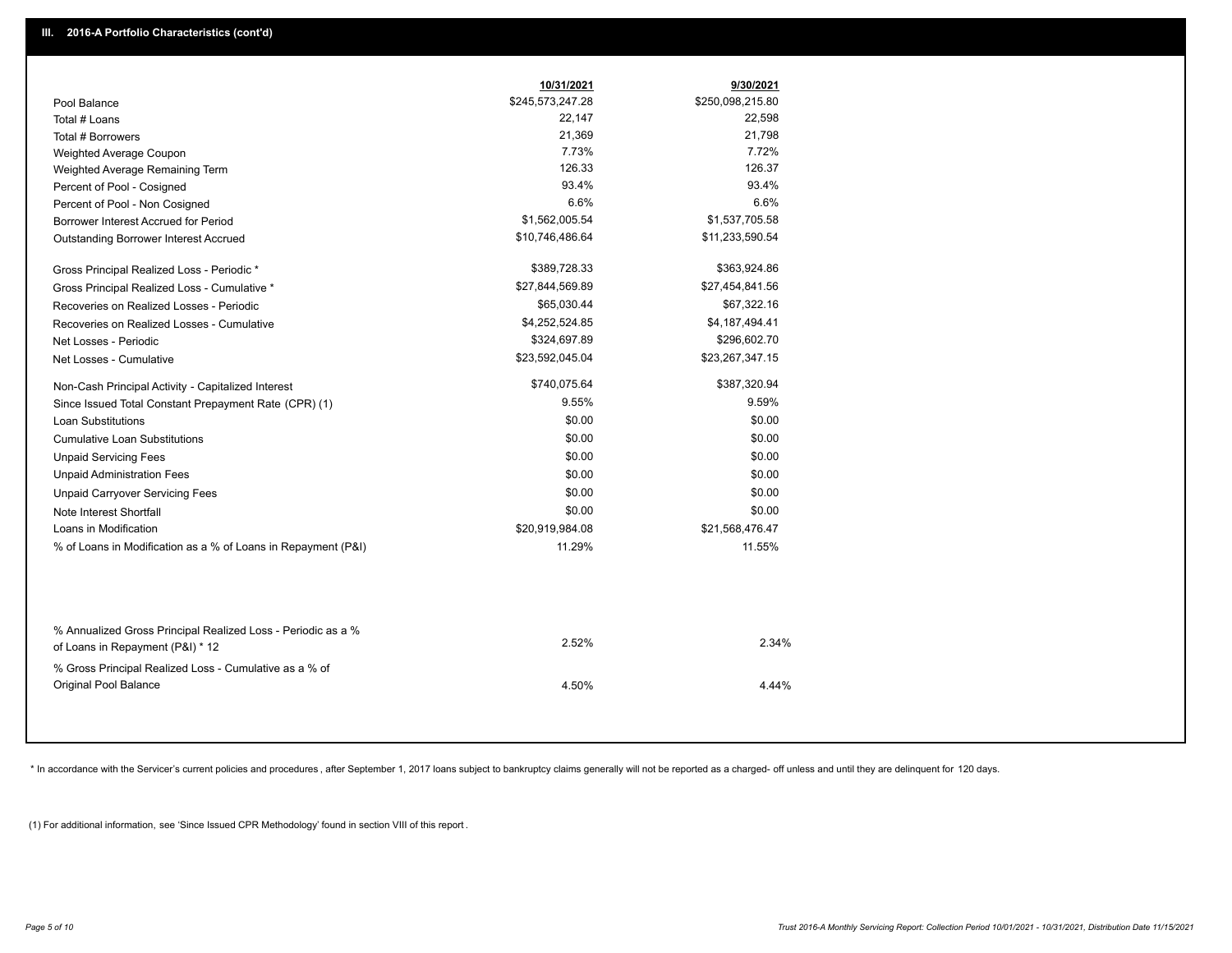#### **Loan Program**  A

|                                    | Weighted<br>Average | # LOANS  | <b>\$ AMOUNT</b> | $%$ *     |
|------------------------------------|---------------------|----------|------------------|-----------|
| - Smart Option Interest-Only Loans | 6.72%               | 4,338    | \$31,227,147.41  | 12.716%   |
| - Smart Option Fixed Pay Loans     | 7.71%               | 5,975    | \$79,143,879.14  | 32.228%   |
| - Smart Option Deferred Loans      | 7.98%               | 11.834   | \$135,202,220.73 | 55.056%   |
| - Other Loan Programs              | $0.00\%$            | $\Omega$ | \$0.00           | $0.000\%$ |
| <b>Total</b>                       | 7.73%               | 22,147   | \$245,573,247.28 | 100.000%  |

\* Percentages may not total 100% due to rounding

B

C

**Index Type**

|                       | Weighted<br>Average | # LOANS  | \$ AMOUNT        | $%$ *     |
|-----------------------|---------------------|----------|------------------|-----------|
| - Fixed Rate Loans    | 7.91%               | 4,628    | \$60,605,284.60  | 24.679%   |
| - LIBOR Indexed Loans | 7.68%               | 17.519   | \$184,967,962.68 | 75.321%   |
| - Other Index Rates   | $0.00\%$            | $\Omega$ | \$0.00           | $0.000\%$ |
| <b>Total</b>          | 7.73%               | 22,147   | \$245,573,247.28 | 100.000%  |

\* Percentages may not total 100% due to rounding

# **Weighted Average Recent FICO**

| $0 - 639$          | 1,388    | \$16,644,547.18  |          |
|--------------------|----------|------------------|----------|
|                    |          |                  | 6.778%   |
| 640 - 669          | 1,420    | \$17,073,390.20  | 6.952%   |
| 670 - 699          | 2,314    | \$26,243,681.01  | 10.687%  |
| 700 - 739          | 4,662    | \$54,362,678.37  | 22.137%  |
| $740 +$            | 12,363   | \$131,248,950.52 | 53.446%  |
| N/A <sup>(1)</sup> | $\Omega$ | \$0.00           | 0.000%   |
| <b>Total</b>       | 22,147   | \$245,573,247.28 | 100.000% |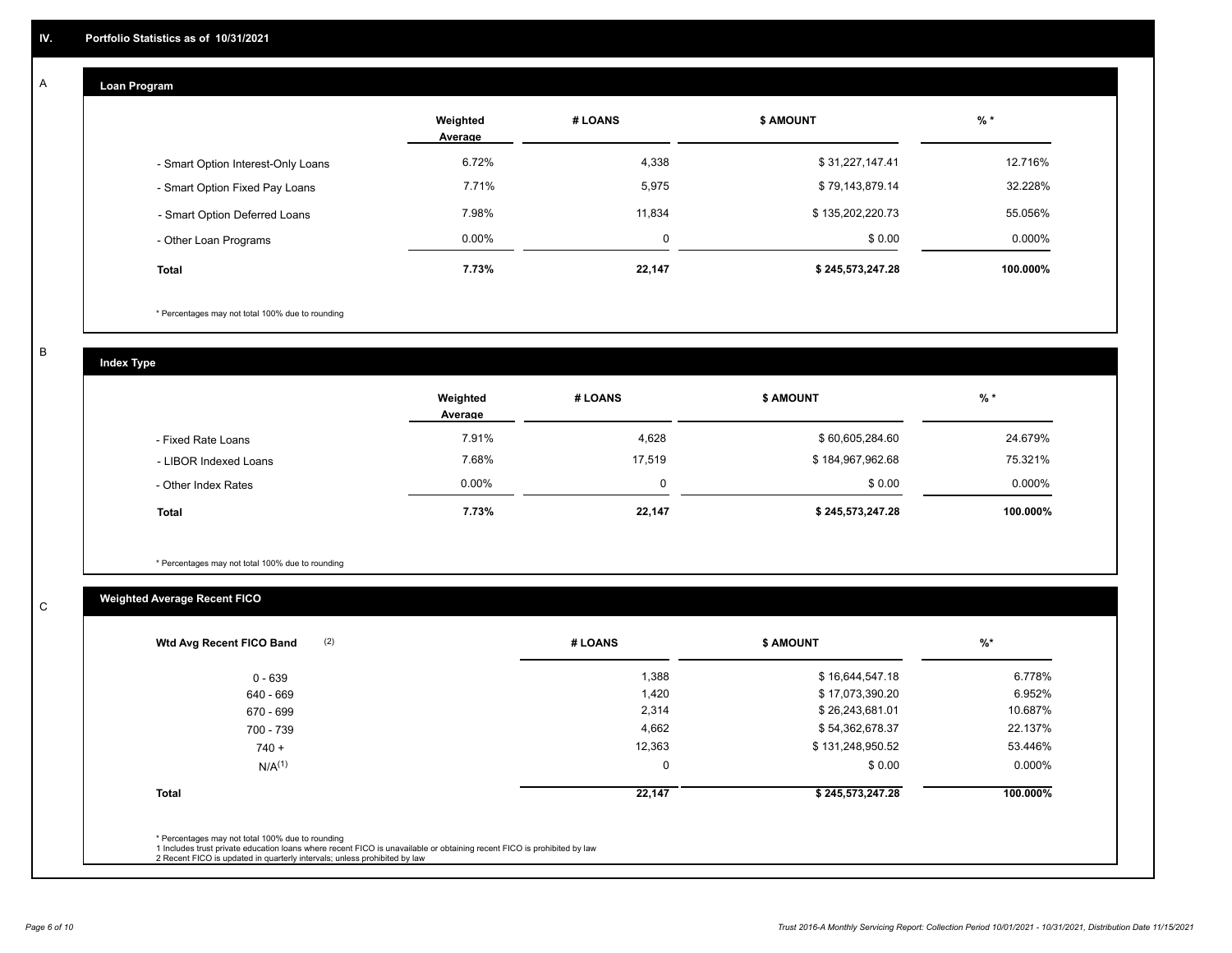| V. | 2016-A Reserve Account, Principal Distribution, and R-2 Certificate Calculations        |                  |
|----|-----------------------------------------------------------------------------------------|------------------|
| А. | <b>Reserve Account</b>                                                                  |                  |
|    | Specified Reserve Account Balance                                                       | \$1,557,854.00   |
|    | Actual Reserve Account Balance                                                          | \$1,557,854.00   |
| В. | <b>Principal Distribution Amount</b>                                                    |                  |
|    | Class A Notes Outstanding<br>i.                                                         | \$125,068,751.06 |
|    | Pool Balance<br>ii.                                                                     | \$245,573,247.28 |
|    | First Priority Principal Distribution Amount (i - ii)<br>iii.                           | \$0.00           |
|    | Class A and B Notes Outstanding<br>iv.                                                  | \$175,068,751.06 |
|    | First Priority Principal Distribution Amount<br>ν.                                      | \$0.00           |
|    | Pool Balance<br>vi.                                                                     | \$245,573,247.28 |
|    | Specified Overcollateralization Amount<br>vii.                                          | \$73,671,974.18  |
|    | Regular Principal Distribution Amount (if (iv > 0, (iv - v) - (vi - vii))<br>viii.      | \$3,167,477.96   |
|    | Pool Balance<br>ix.                                                                     | \$245,573,247.28 |
|    | 10% of Initial Pool Balance<br>х.                                                       | \$61,822,914.68  |
|    | First Priority Principal Distribution Amount<br>xi.                                     | \$0.00           |
|    | Regular Principal Distribution Amount<br>xii.                                           | \$3,167,477.96   |
|    | Available Funds (after payment of waterfall items A through I)<br>xiii.                 | \$2,030,251.21   |
|    | Additional Principal Distribution Amount (if(vi <= x,min(xiii, vi - xi - xii)))<br>xiv. | \$0.00           |
| C. | R-2 Certificate                                                                         |                  |
|    | <b>Previous Notional Balance</b>                                                        | \$37,490,591.00  |
|    | Shortfall of Principal                                                                  | \$0.00           |
|    | Shortfall of Interest                                                                   | \$0.00           |
|    | <b>Current Notional Balance</b>                                                         | \$37,490,591.00  |
|    | Excess Distribution Allocated (1)                                                       | \$572,536.57     |
|    |                                                                                         |                  |
|    |                                                                                         |                  |

1. Until the notional amount of the R-2 Certificate is reduced to zero and if there is excess cash through the distribution available it will be distributed to the R-2 Certificate, otherwise the amount will be zero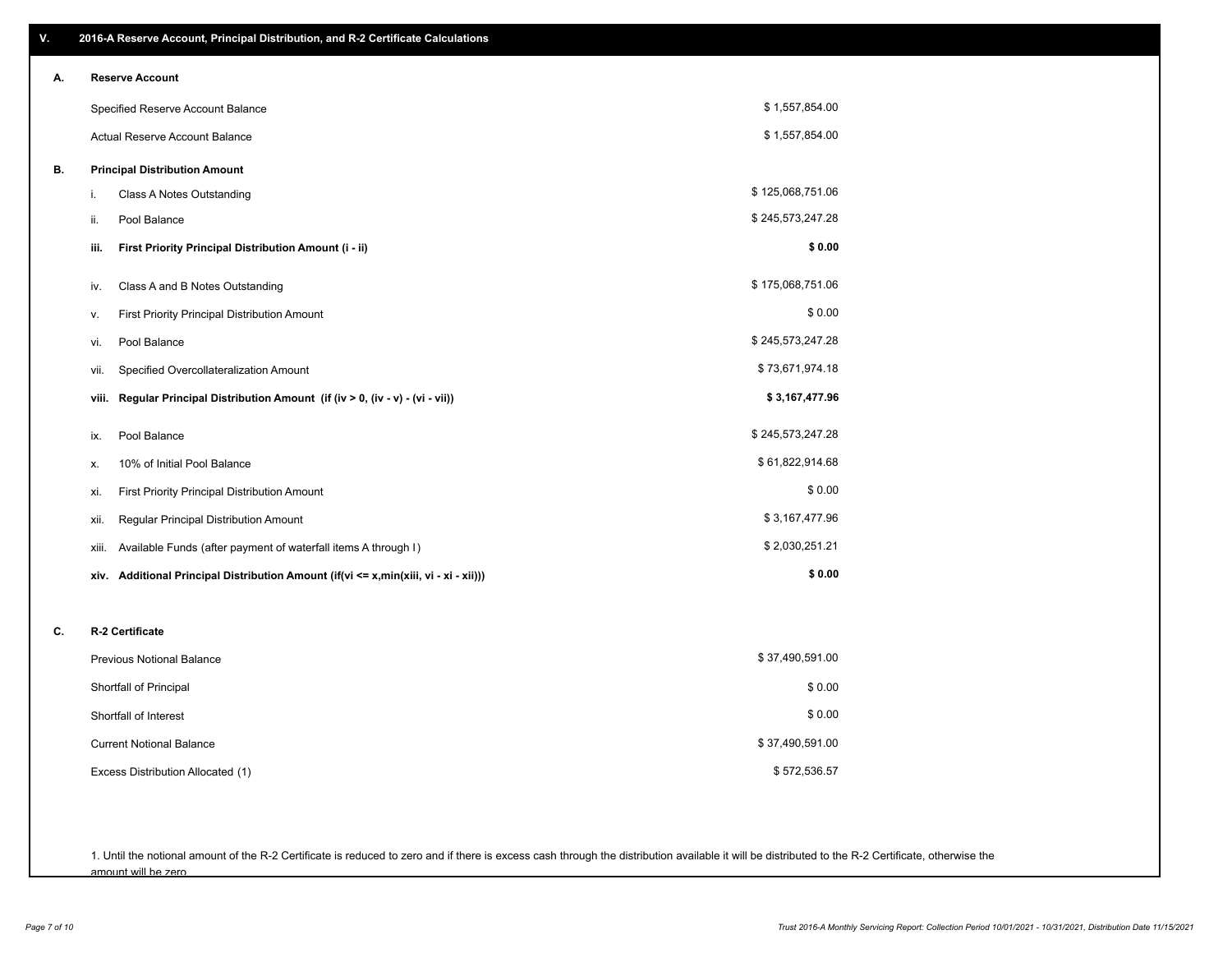|                                                         | Paid           | <b>Funds Balance</b> |
|---------------------------------------------------------|----------------|----------------------|
| <b>Total Available Funds</b>                            |                | \$5,718,239.12       |
| <b>Trustee Fees</b><br>A                                | \$0.00         | \$5,718,239.12       |
| <b>Servicing Fees</b><br>B                              | \$161,175.07   | \$5,557,064.05       |
| C<br>i. Administration Fees                             | \$8,333.00     | \$5,548,731.05       |
| ii. Unreimbursed Administrator Advances plus any Unpaid | \$0.00         | \$5,548,731.05       |
| D<br>Class A Noteholders Interest Distribution Amount   | \$239,477.23   | \$5,309,253.82       |
| Е<br>First Priority Principal Payment                   | \$0.00         | \$5,309,253.82       |
| F.<br>Class B Noteholders Interest Distribution Amount  | \$111,524.65   | \$5,197,729.17       |
| G<br><b>Reinstatement Reserve Account</b>               | \$0.00         | \$5,197,729.17       |
| H<br>Regular Principal Distribution                     | \$3,167,477.96 | \$2,030,251.21       |
| <b>Carryover Servicing Fees</b>                         | \$0.00         | \$2,030,251.21       |
| Additional Principal Distribution Amount<br>J           | \$0.00         | \$2,030,251.21       |
| Κ<br>Unpaid Expenses of Trustee                         | \$0.00         | \$2,030,251.21       |
| Unpaid Expenses of Administrator<br>L                   | \$0.00         | \$2,030,251.21       |
| M<br>i. Remaining Funds to the R-1 Certificateholder(s) | \$1,457,714.64 | \$572,536.57         |
| ii. Remaining Funds to the R-2 Certificateholder(s)     | \$572,536.57   | \$0.00               |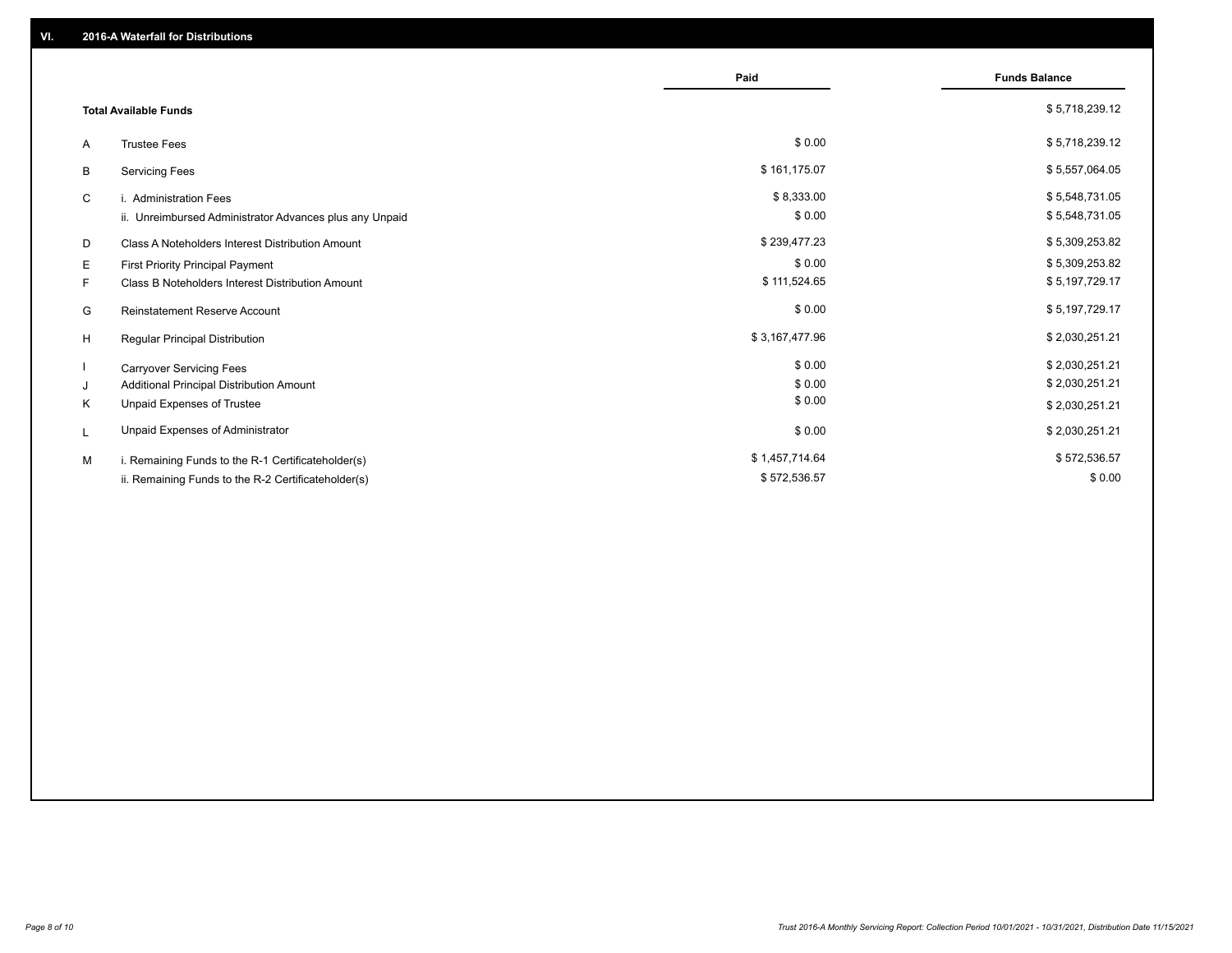| <b>Distribution Amounts</b>                                |                         |                         |                         |
|------------------------------------------------------------|-------------------------|-------------------------|-------------------------|
|                                                            | A <sub>2</sub> A        | A2B                     | в                       |
| Cusip/Isin                                                 | 78449FAB7               | 78449FAC5               | 78449FAD3               |
| <b>Beginning Balance</b>                                   | \$77,457,351.50         | \$47,611,399.56         | \$50,000,000.00         |
| Index                                                      | <b>FIXED</b>            | <b>LIBOR</b>            | <b>LIBOR</b>            |
| Spread/Fixed Rate                                          | 2.70%                   | 1.50%                   | 2.50%                   |
| Record Date (Days Prior to Distribution)                   | 1 NEW YORK BUSINESS DAY | 1 NEW YORK BUSINESS DAY | 1 NEW YORK BUSINESS DAY |
| <b>Accrual Period Begin</b>                                | 10/15/2021              | 10/15/2021              | 10/15/2021              |
| <b>Accrual Period End</b>                                  | 11/15/2021              | 11/15/2021              | 11/15/2021              |
| Daycount Fraction                                          | 0.08333333              | 0.08611111              | 0.08611111              |
| Interest Rate*                                             | 2.70000%                | 1.59025%                | 2.59025%                |
| <b>Accrued Interest Factor</b>                             | 0.002250000             | 0.001369382             | 0.002230493             |
| <b>Current Interest Due</b>                                | \$174,279.04            | \$65,198.19             | \$111,524.65            |
| Interest Shortfall from Prior Period Plus Accrued Interest | $\frac{1}{2}$           | $\mathsf{\$}$ -         | $\mathcal{S}$ -         |
| <b>Total Interest Due</b>                                  | \$174,279.04            | \$65,198.19             | \$111,524.65            |
| <b>Interest Paid</b>                                       | \$174,279.04            | \$65,198.19             | \$111,524.65            |
| Interest Shortfall                                         | $$ -$                   | $$ -$                   | $\mathsf{\$}$ -         |
| <b>Principal Paid</b>                                      | \$1,961,676.69          | \$1,205,801.27          | $\mathsf{\$}$ -         |
| <b>Ending Principal Balance</b>                            | \$75,495,674.81         | \$46,405,598.29         | \$50,000,000.00         |
| Paydown Factor                                             | 0.008998517             | 0.008998517             | 0.000000000             |
| <b>Ending Balance Factor</b>                               | 0.346310435             | 0.346310435             | 1.000000000             |

\* Pay rates for Current Distribution. For the interest rates applicable to the next distribution date, please see https://www.salliemae.com/about/investors/data/SMBabrate.txt.

**VII. 2016-A Distributions**